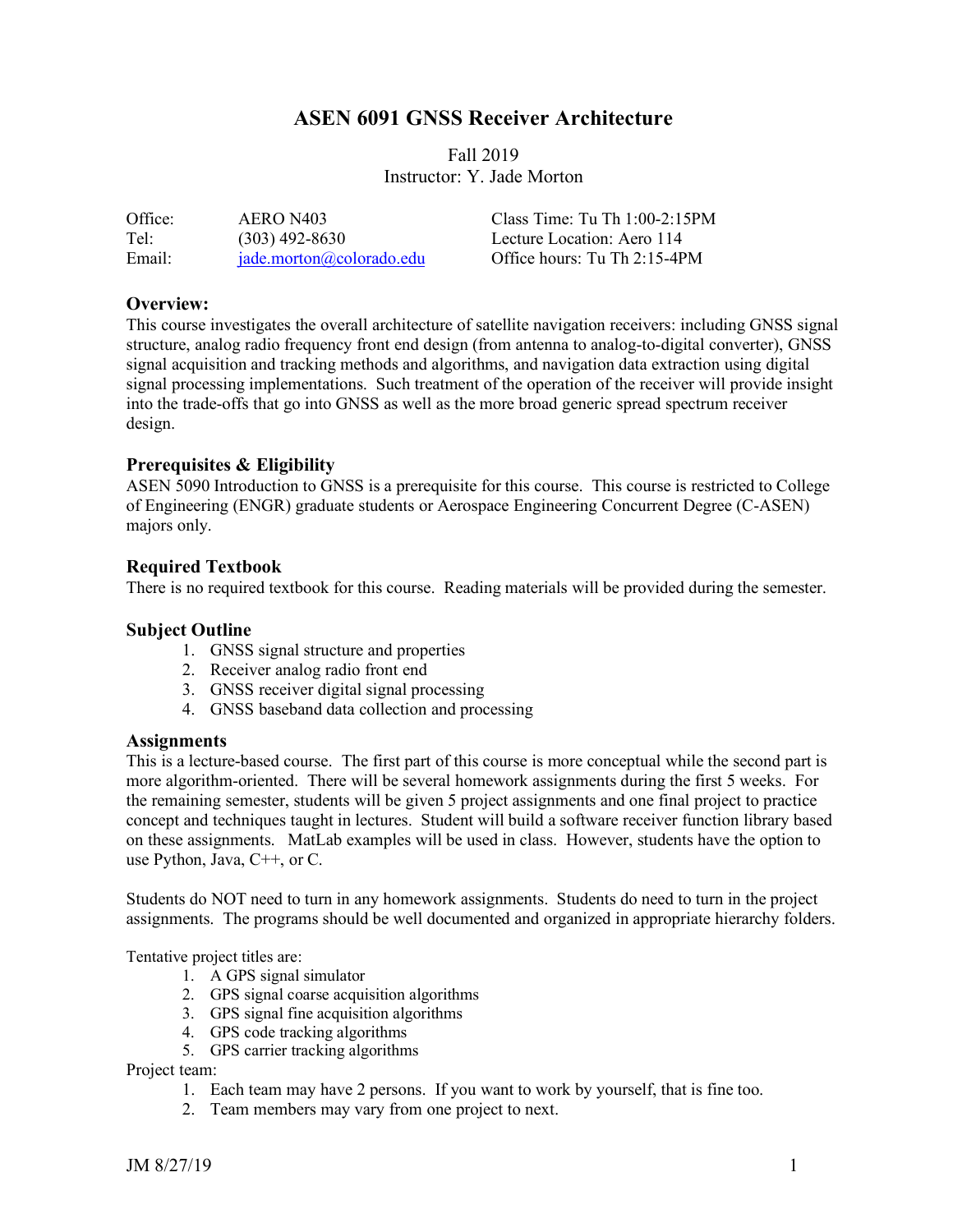Project Deliverables: The deliverables should be organized inside a folder shared with me via Google drive. The folder should contain the codes organized in an appropriate hierarchy. The folder should also include a short description of the algorithm and test cases. Students are expected to come to my office to demonstrate the code execution before due date.

# **Final Project**

There will be a final project assignment during the last x weeks of the semester. Student will integrate the codes written during the semester to create a working software GPS receiver.

# **Grading Policy**

Grades on individual assignments and for the overall course are set based on the following criteria:

- A/A-: Demonstrates superior understanding of the material beyond the course requirements, excellent technical work
- B+/B: Demonstrates comprehensive understanding of the material, strong technical work.
- B-: Demonstrates adequate understanding of the material, complete technical work.
- C: Demonstrates barely adequate understanding of the material and minimally sufficient technical work
- D: Poor technical work
- F: Unsatisfactory performance

Grades are allocated as the following:

| Project assignments (15% for each project) | 75%   |
|--------------------------------------------|-------|
| Final project                              | 20%   |
| Class participation                        | $5\%$ |
| Total                                      | 100%  |